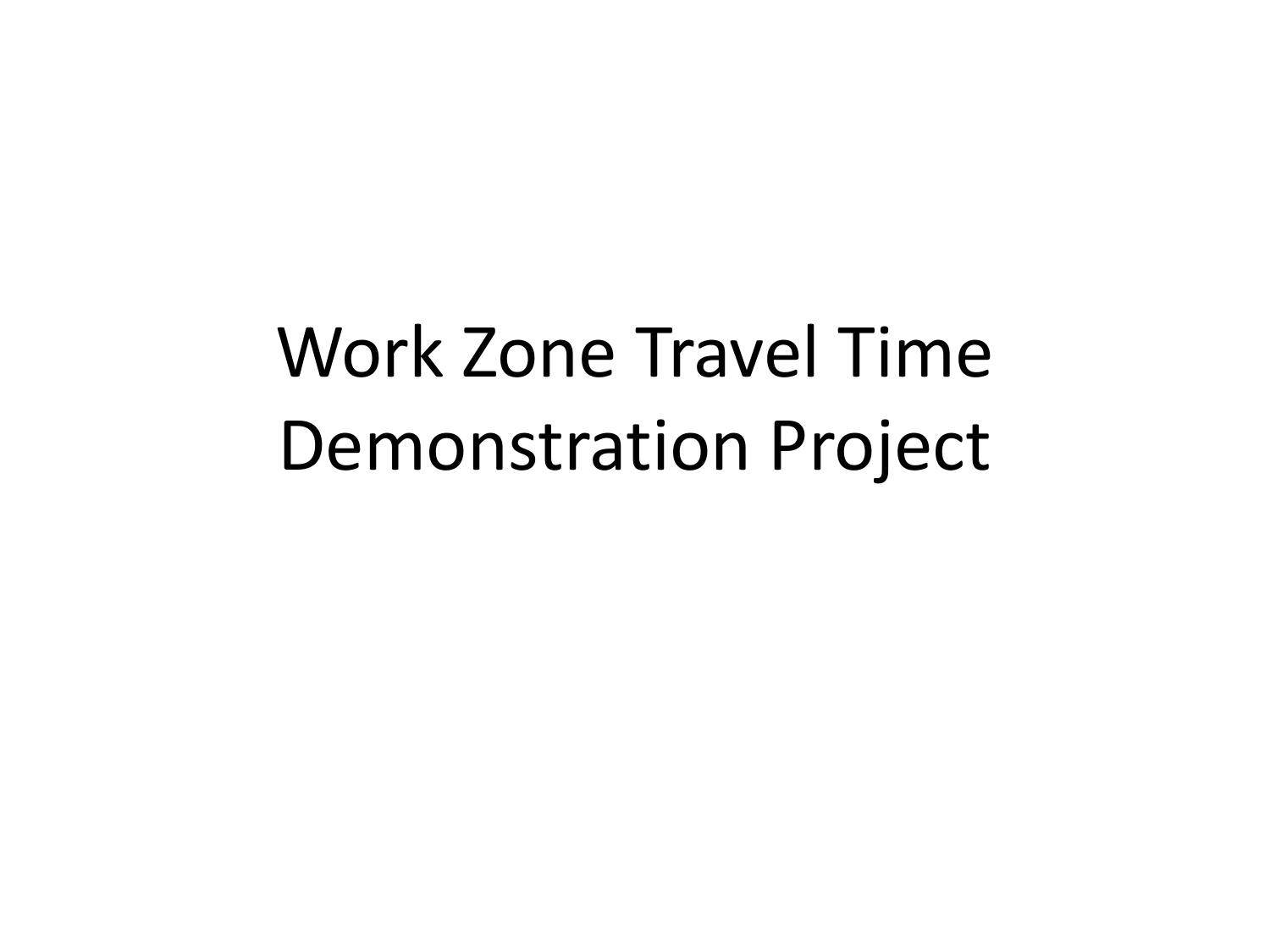# Work Zone ITS Opportunity

- HQ Traffic was contacted by vendor (ASTI) offering free use of work zone equipment for use in a demonstration project to evaluate the system for possible future use.
- A request was sent out statewide by HQ Traffic to solicit interest and potential project locations.
- SW Region replied immediately with interest in using the system to provide mitigation for anticipated impacts on I-205 project.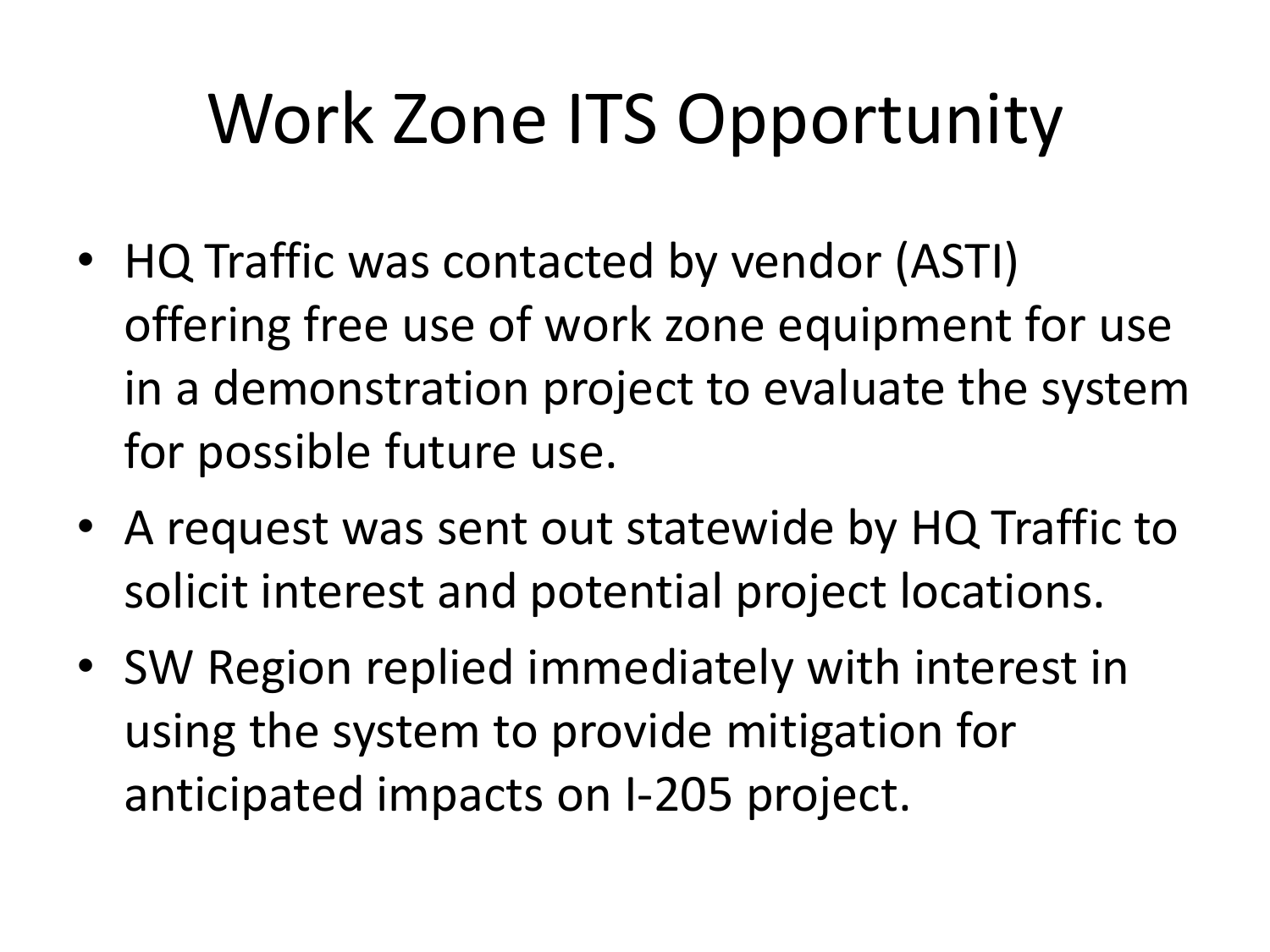### Project location and overview

- The I-205 Glenn Jackson Bridge Repair project replaced 22 deck joints on the north end of the structure, mile post 25.61 to 27.18.
- The Glenn Jackson Bridge is co-owned by the states of Oregon and Washington, with Oregon responsible for maintenance of the structure.
- The Glenn Jackson Bridge is a crucial link for commuters, freight and other traffic traveling the coastal corridor.
- Portland International Airport is located to the south of the bridge. There are approximately 140,000 vehicles a day that travel north and south across the bridge.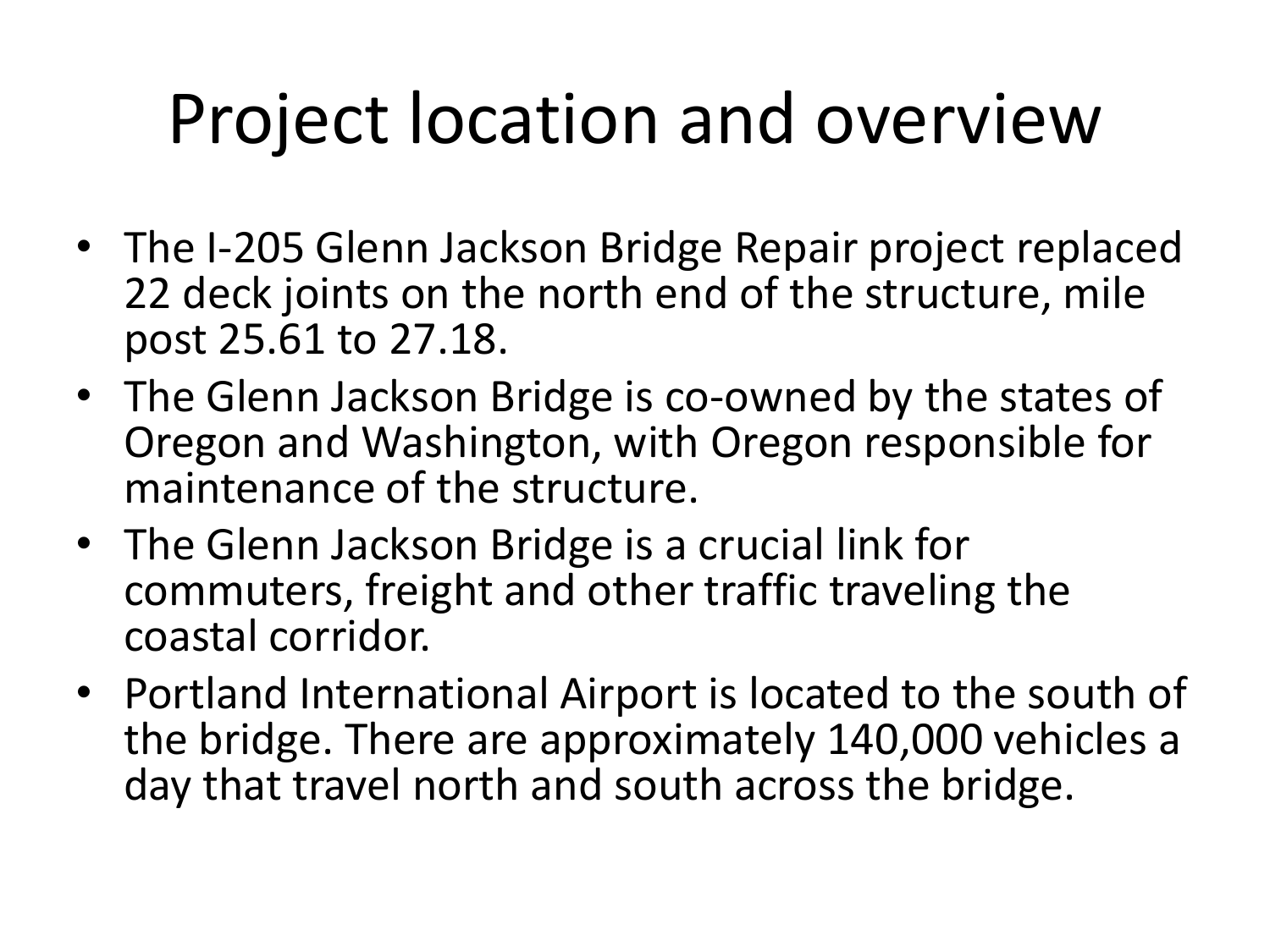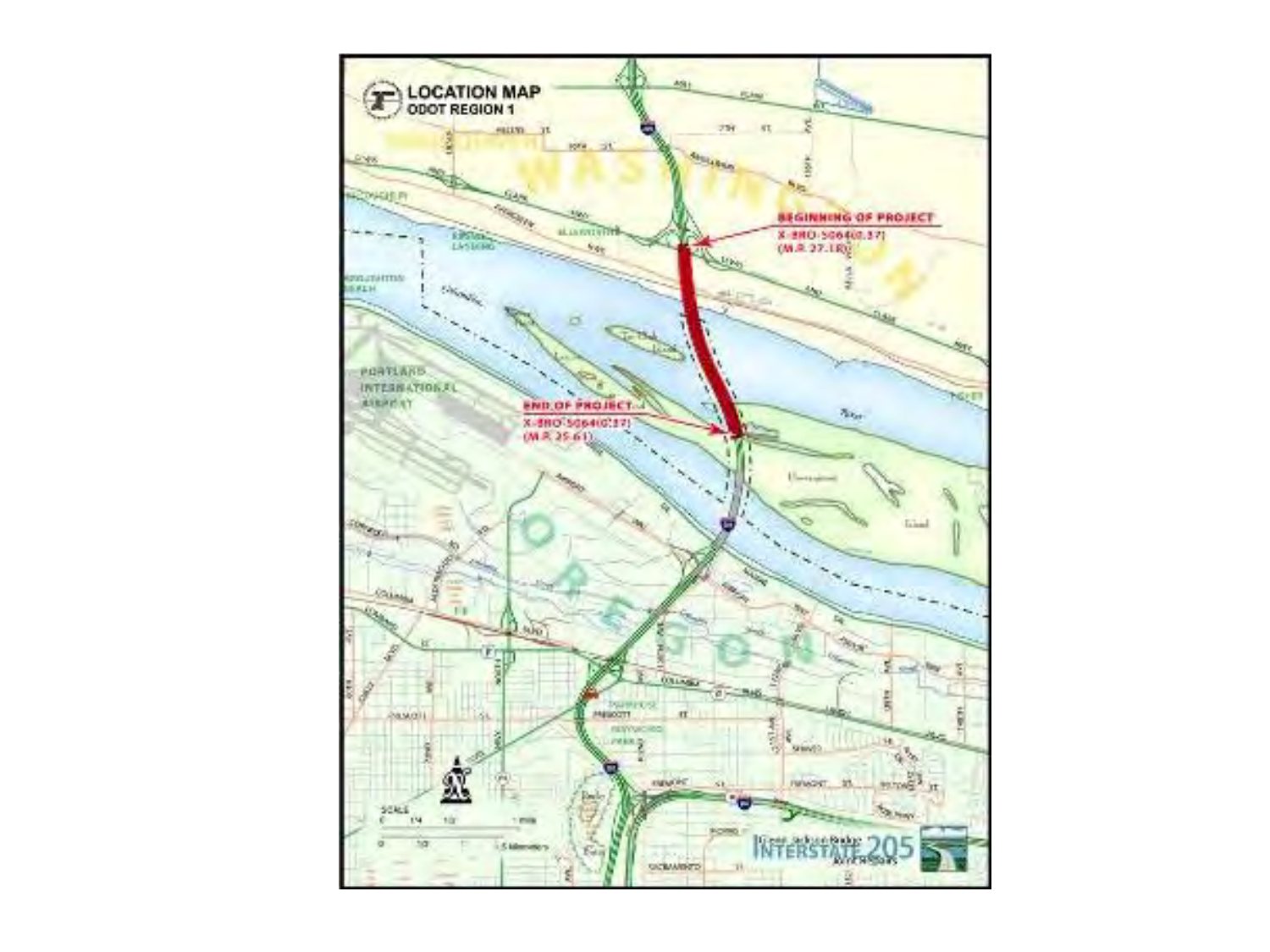#### Traffic Impacts

- ODOT allowed the contractor to close two lanes at a time on the I-205 Glenn Jackson Bridge for several weekends during the project.
- The closures began at 9 p.m. on Friday and ended at 5 a.m. on Monday morning. Motorists experienced tremendous delays and queues on northbound I-205 in Oregon.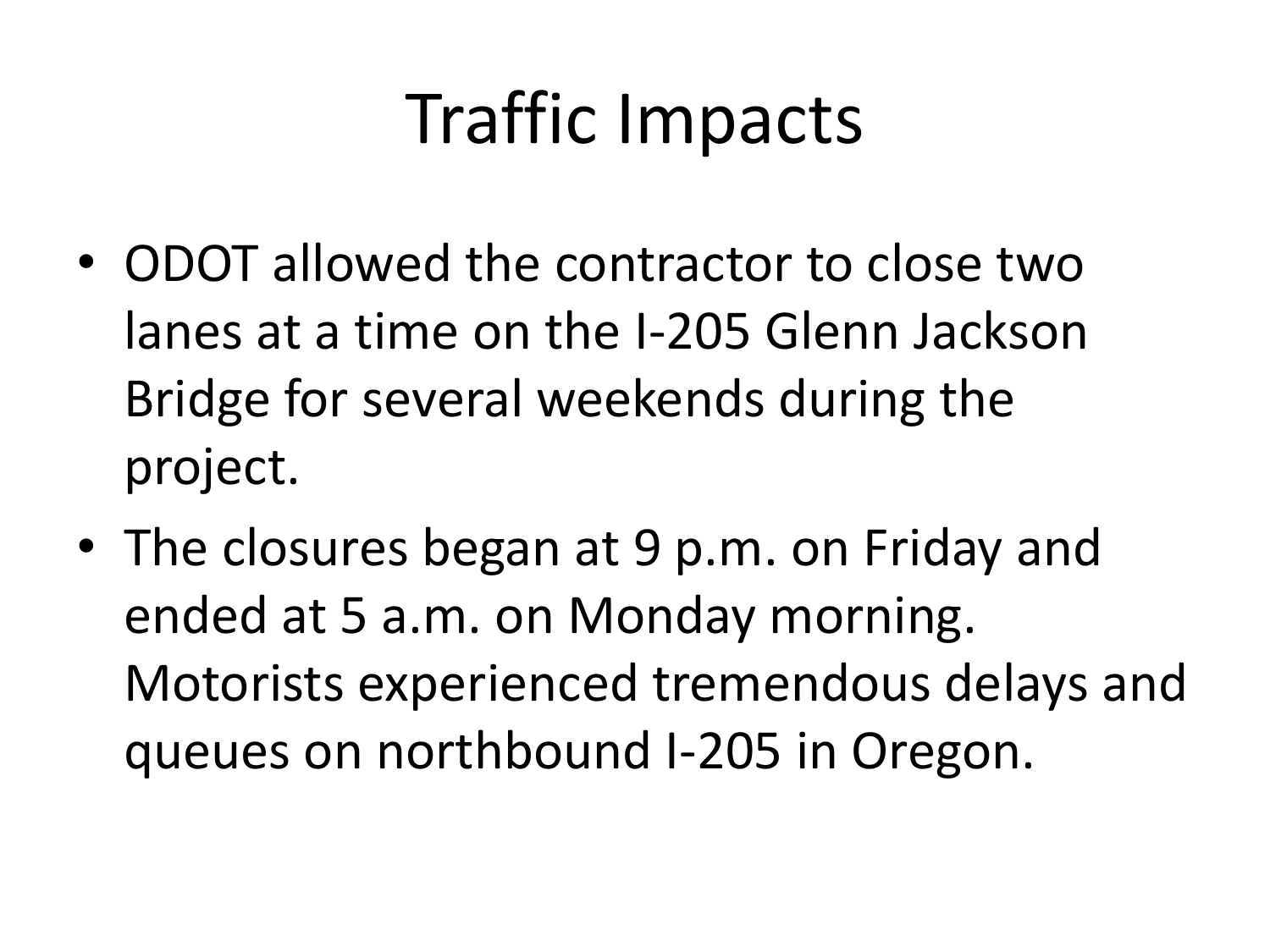# Traffic Impacts Continued

- Bridge deck joint work near SR 14 in Washington state required the closure of the ramps connecting I-205 to SR 14 during some weekends and weeknights. During the ramp closures, motorists were detoured to the SE Mill Plain Boulevard exit and back towards their destination.
- In anticipation of major impact to traffic during closures, SW Region was looking for opportunities to provide drivers real time travel times based on traffic queues and provide drivers opportunity to use alternate routes.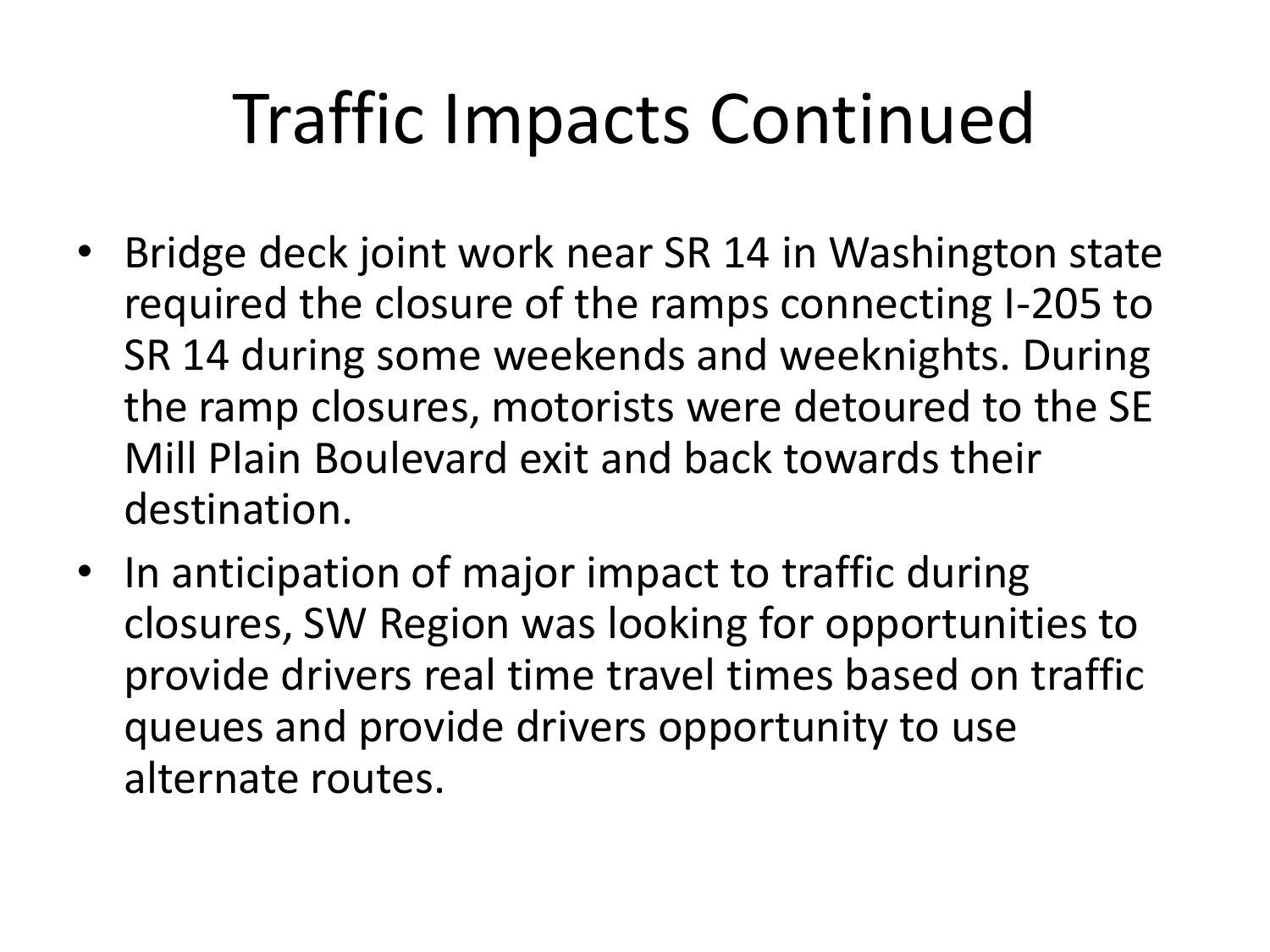#### Equipment

- 6 Queue Detection Trailers
- 4 Portable Changeable Message Boards
- 1 Portable Video Trailer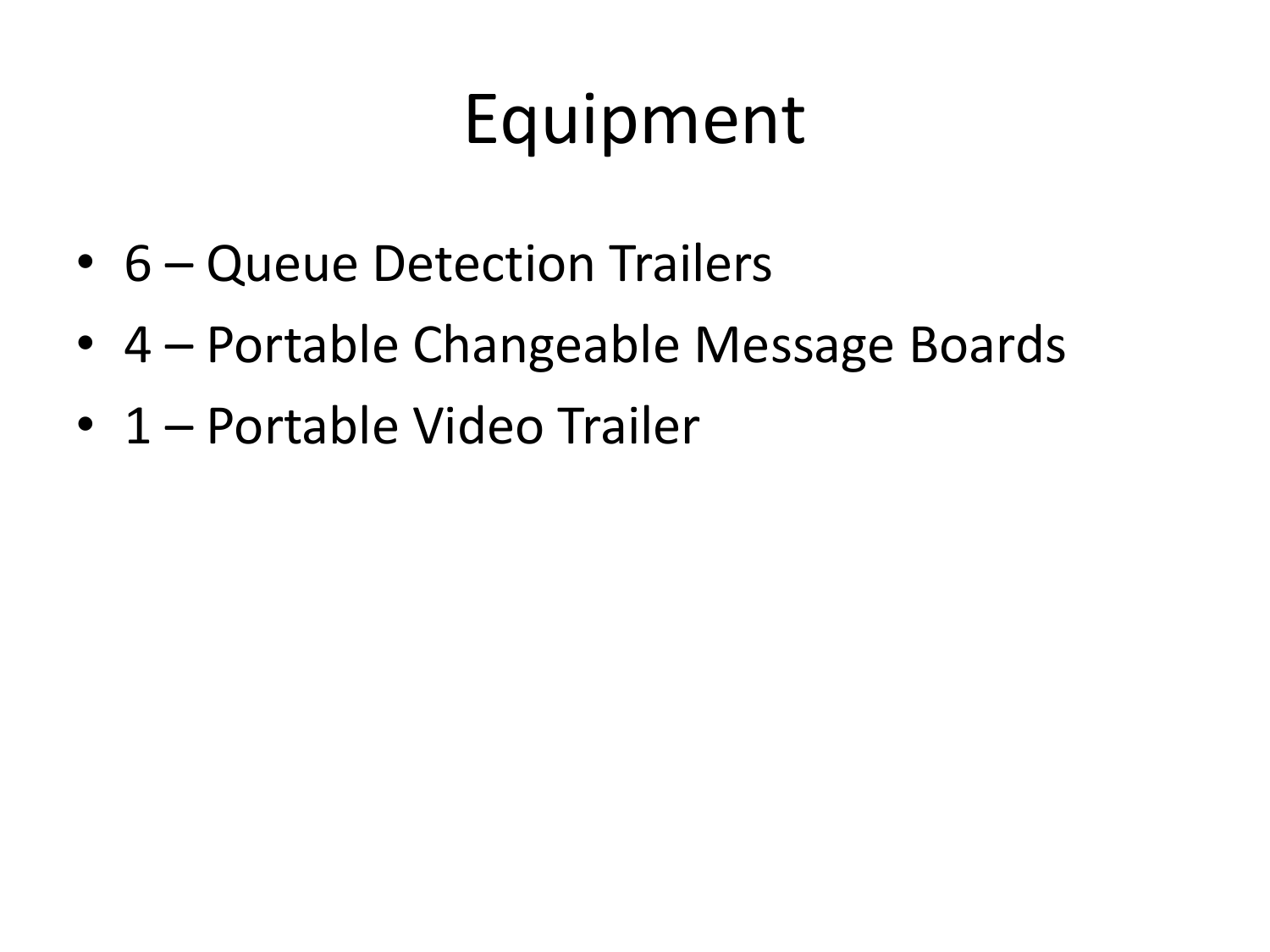## Deployment Location

- Along I-5 corridor from Columbia River bridge to the I-5/I-205 split to let drivers know travel times to the I-205 bridge.
- Camera image, speed and volume data transmitted to region TMC.
- Project webpage displays travel times and camera image.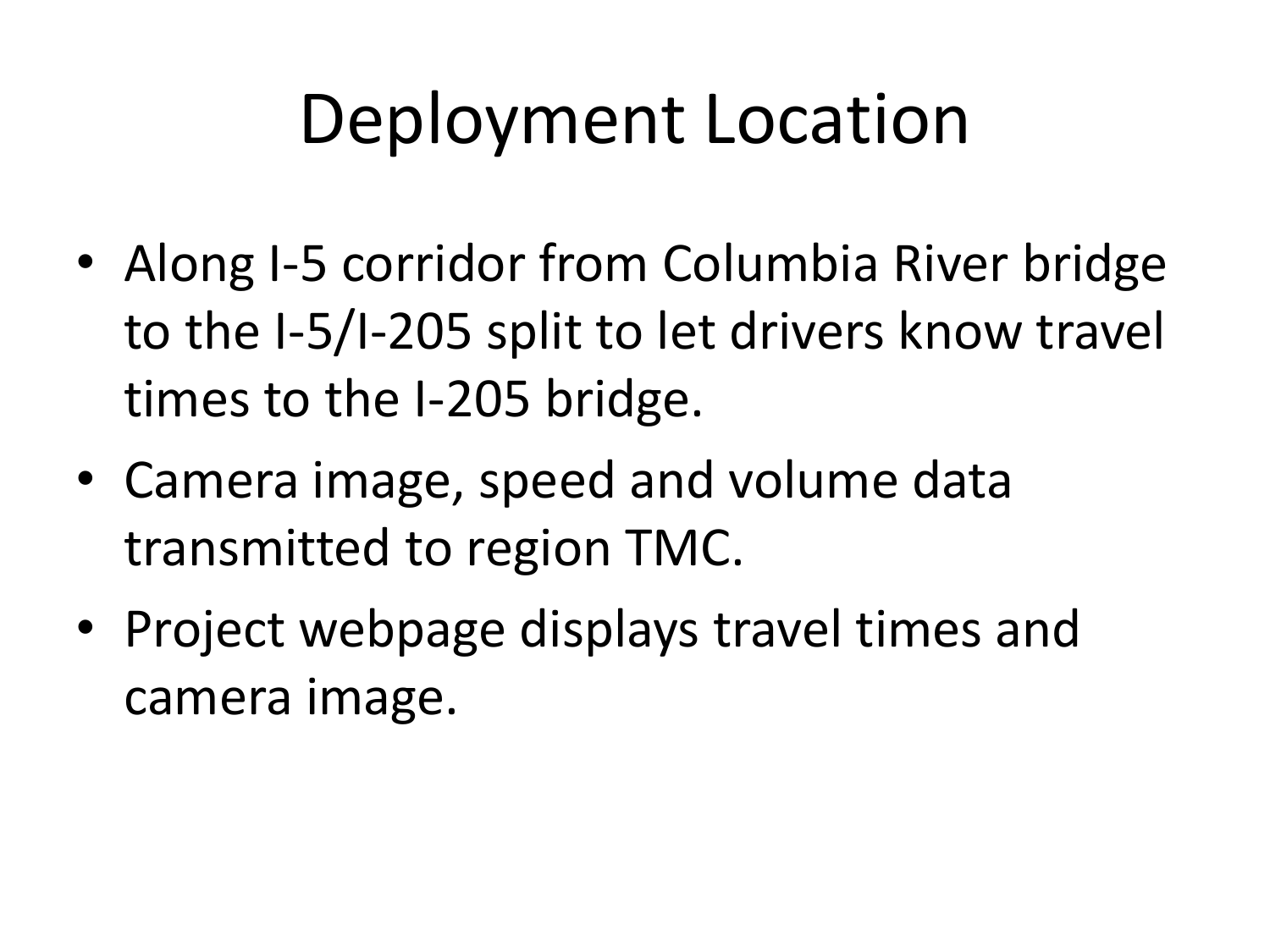





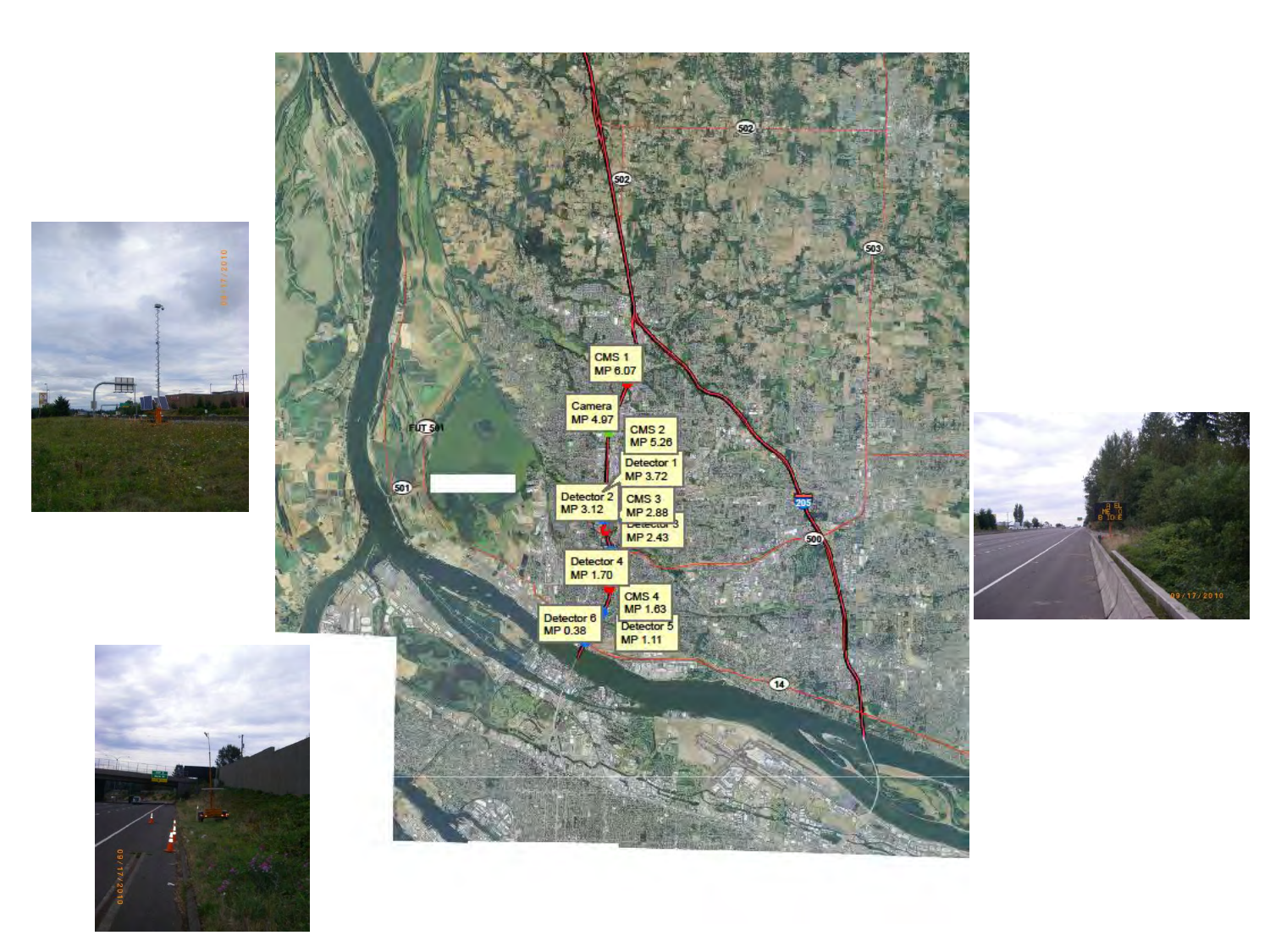



You are viewing a miblic nane